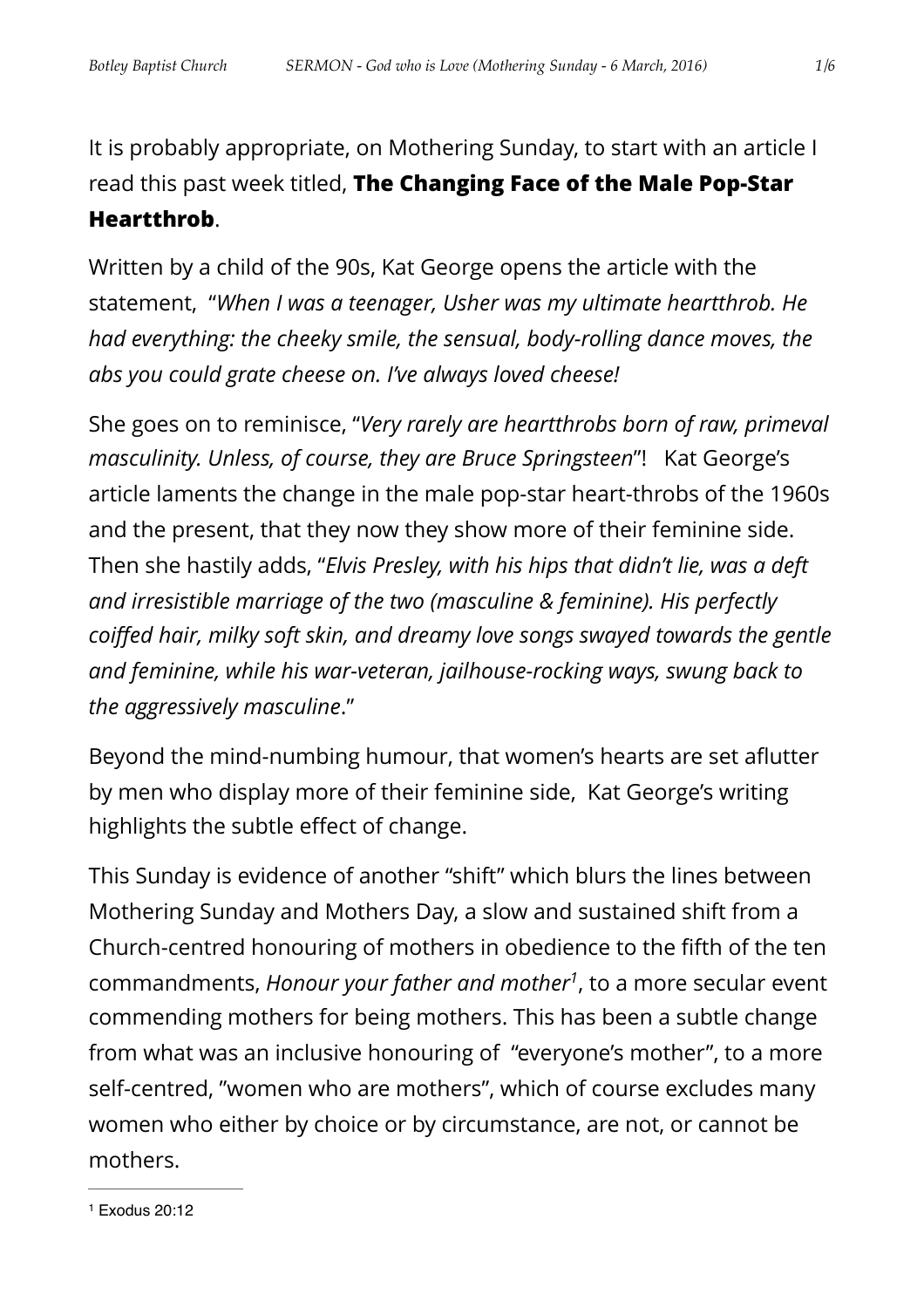Many churches see fewer women on Mothering Sunday because women are made to feel excluded for being mothers. The intention of Mothering Sunday's was to help everyone, women **AND** men, celebrate and give thanks for the life of their mothers.

These subtle shifts in focus, have another effect. As our attention turns away from and inclusive Mothering Sunday, honouring Mothers for their love, our hearts and minds are turned away from celebrating and honouring God, in whom is *only* love.

How then, on Mothering Sunday, do we celebrate God, in whom is *only* love?

First things first. It is only through Mother's willingness, I (we) came into into this world. Mother carried, fed and nurtured us, until we were able to stand on our own feet. She may not have been a perfect mother, and chances are none of our mothers were, but we would not be sitting here today, were it not for mother's **willingness** to carry us.

The image of being carried when we are weak, unable, or dis-abled, is a powerful image of God's love for us. God uses this powerful image on several occasions throughout history, to remind us of His love. Twice, God reminded the nation of Hebrews of His love for them, delivering them from slavery into freedom. First he said, *I carried you on eagles wings and brought you to myself*<sup>[2](#page-1-0)</sup> and then, *the LORD your God carried you, as a man carries his son, all the way that you went until you came to this place<sup>[3](#page-1-1)</sup>.* 

<span id="page-1-3"></span><span id="page-1-2"></span>The act of *carrying* is an act of selfless love. As God carries us when we are weak, unable to protect ourselves from harm and danger, is the act of Mother *carrying* us when we are unable to support and sustain ourselves. Mother is only imitating, what God does best!

<span id="page-1-0"></span> $2$  Exodus 19:4

<span id="page-1-1"></span><sup>&</sup>lt;sup>[3](#page-1-3)</sup> Deuteronomy 1:31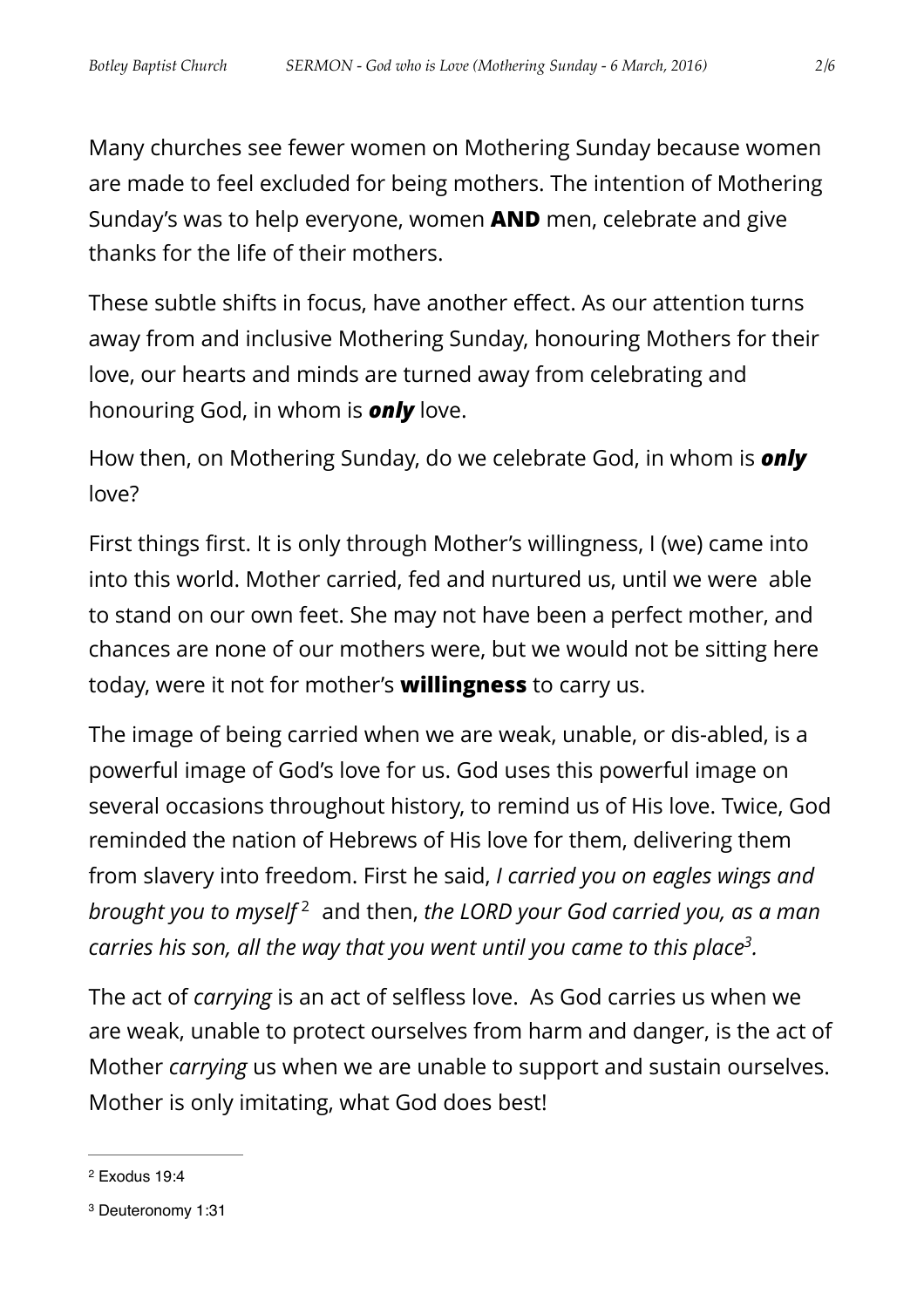What, therefore, makes this love so special?

The answer is wrapped up in the story of salvation.

Paul's letter to the Christians in Rome, is the best narrative of the story of salvation, which is at the heart of the Gospel message.

Paul starts by reminding them, and all of us, we have fallen short of the glory of God, because of sin in this world, and in our lives. But God is not without a plan. God's remedy for our dilemma of sin, is provided by His Son Jesus the Christ. Using Abraham as the example, who was made Holy, not by any work he did, but *only* by the grace of God, Paul tells us, the work of Christ is to make us Holy and presentable to God, not because we have earned it, or worked for it in any way, but *only* by the grace and the love of God.

Baptism is a sign of our desire to be made Holy and presentable before God, and through baptism, we appeal for protection from this world, that we **remain** Holy and presentable before God.

In order that we remain Holy and presentable to God on the day Christ takes us home, God gives us the Holy Spirit. If we accept God's purpose for Christ, and His Kingship in God's Kingdom, we need never fear God condemnation, or His alienation.

The Holy Spirit knows we suffer in our mortal body; the Holy Spirit knows, our minds and spirits are often haunted and tormented trying to unscramble right from wrong.

The Holy Spirit also knows, God is working all things according to His plan and purpose, for those who love God, and who accept God's calling and His purpose.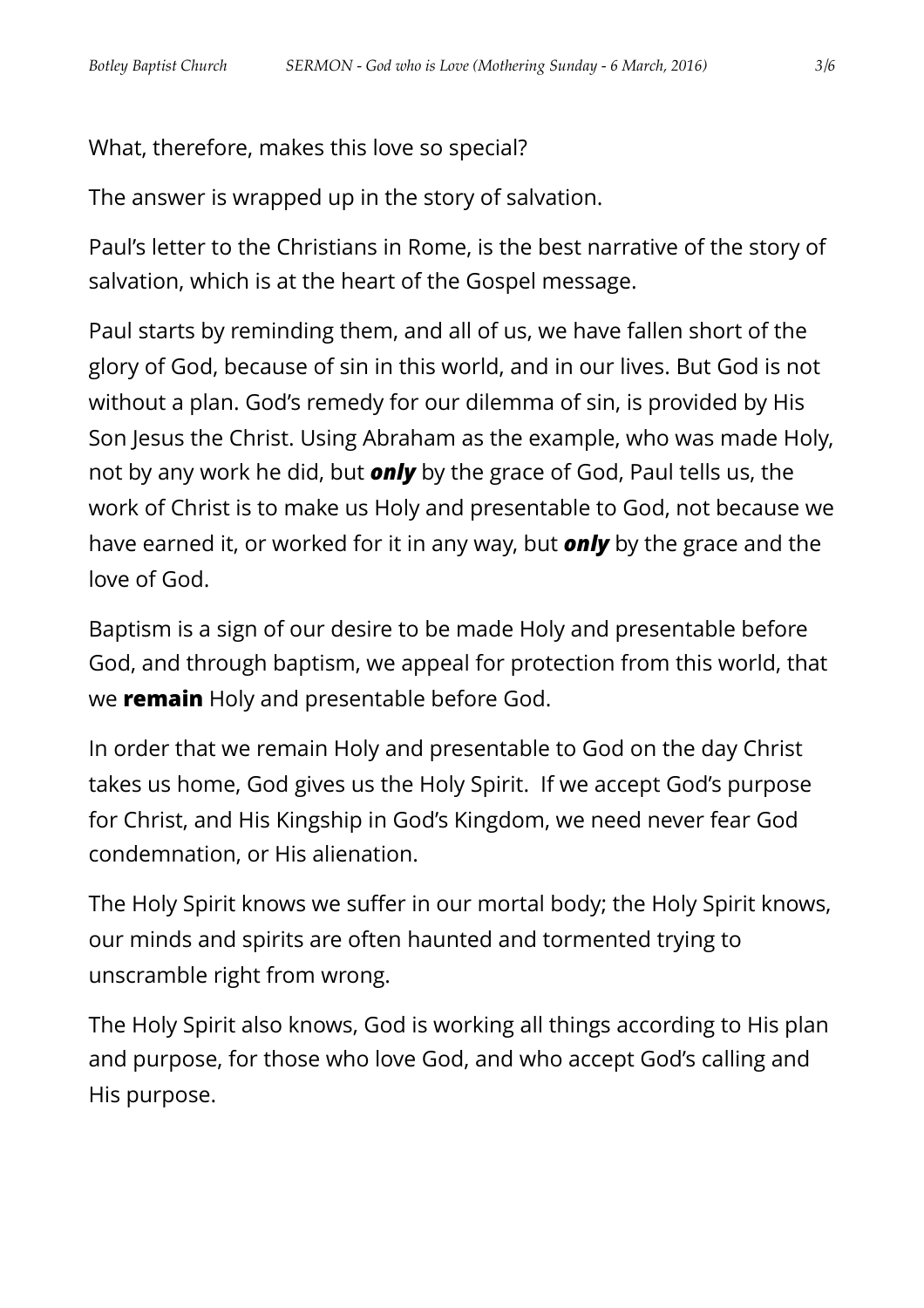So, the Holy Spirit is an advocate for those who are weak and find journeying through life difficult, interceding before God for us, making petitions, negotiating and mediating for us before God.

The essence of the Gospel message is God's love for us. But Paul knows we need something more reassuring. He knows, when difficulties arise, when things don't go as we hoped they would, we might question God's love, in the same way as we might have questioned our Mother's love when, in our interest and for our benefit, she did not allow certain things to go the way we wanted.

Paul knows, the Christians in Rome, and we ourselves today, need something more by way of reassurance of God's love. So he says we may know, but need to be constantly reminded of, **nothing can separate us from the love of God; nothing can ever pry us away, remove us from the love God has for each and every one of us.** 

<span id="page-3-2"></span>Paul makes two emphatic statements. First, *nothing can separate us from the love of Christ<sup>[4](#page-3-0)</sup>*, who demonstrated His love for us by submitting Himself to death on the cross. Anyone who gives His life for us, doesn't do it for the fun of it. In a rescue mission, whether on stormy seas with 20 foot swells, on high mountains, in burning fires, the one who has come to save has little concern for their own life; they might die in order that the one being saved, lives! Nothing can ever separate us from this sacrificial love!

<span id="page-3-3"></span>The second emphatic statement Paul makes is, …*nothing in all creation will be able to separate us from the love of God, the love that is in Christ Jesus, our Lord!*<sup>[5](#page-3-1)</sup> The statement is abundantly clear... *nothing* in all creation, will be able to separate us from the love of God…

<span id="page-3-1"></span><sup>[5](#page-3-3)</sup> Romans 8:39

<span id="page-3-0"></span><sup>&</sup>lt;sup>[4](#page-3-2)</sup> Romans 8:35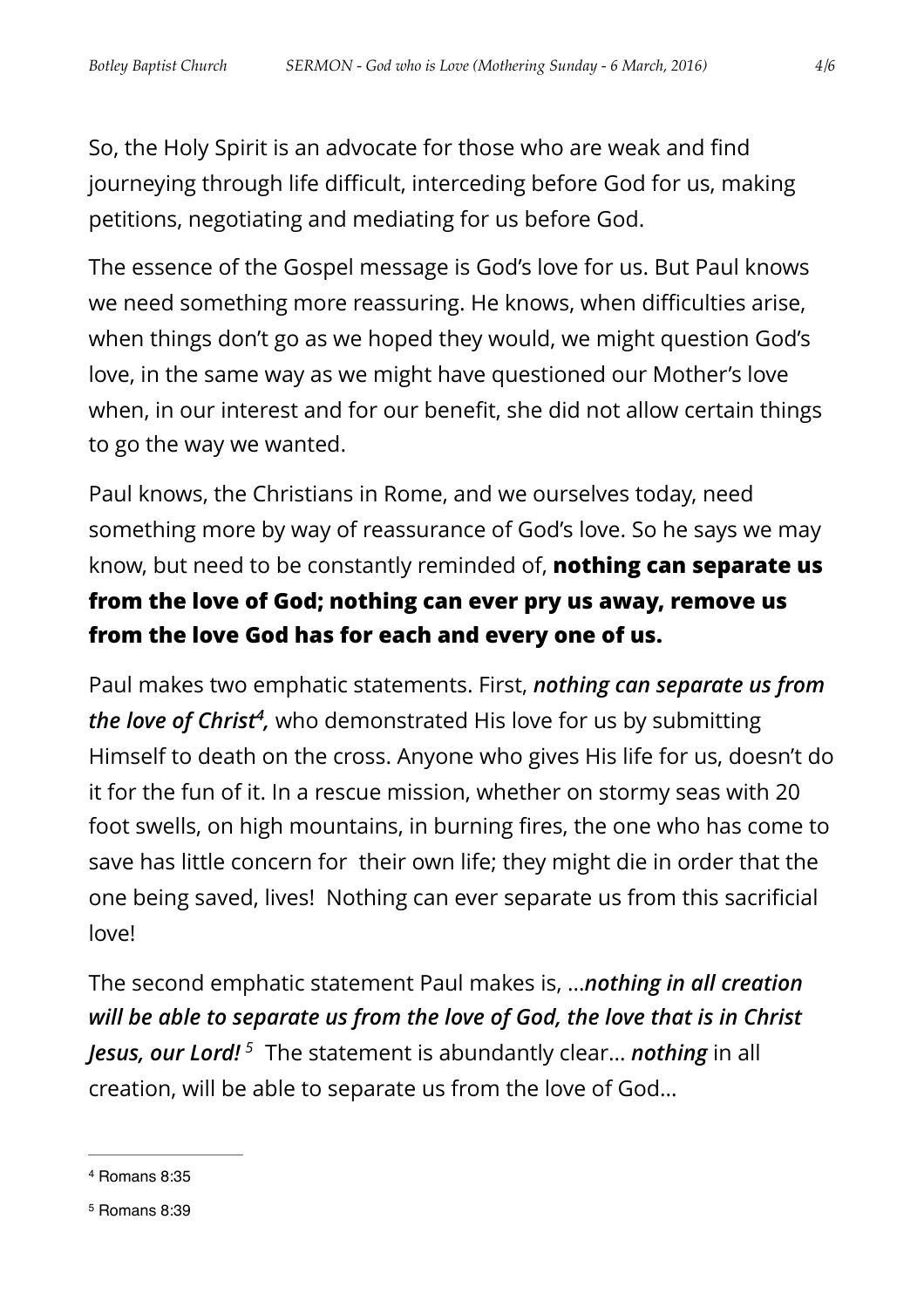Perhaps it is appropriate today, to recover the origins of Mothering Sunday. Two ladies, Constance Smith in Britain, and Anna Jarvis in America, never became mothers themselves, but each in their own context, fought to bring the celebration of mothers onto the national stage. Anna Jarvis regretted the growing commercialisation of the day, going to the extent of disapproving pre-printed Mother's Day cards. "*A printed card means nothing*," she said, "*except that you are too lazy to write to the woman who has done more for you than anyone in the world*."

That may be an extreme reaction to commercialism, but this morning, lets take a few moments, to thank God for our mother, … for who she was … for the way her life was shaped … for the memories we have of her.

The law of God, which is the law by which society organises itself in order to be whole and complete says, *Honour your father and mother, that your days may be long in the land the Lord your God is giving you.* 

It doesn't matter whether, our memories of Mother is positive or negative or a mix of both. Many of us have positive memories of Mother, which is all the more reason to thank God for her. But there may be some here today, whose overall memory of Mother is unhappy and not pleasant. Keeping these memories in our hearts and in our minds, causes more damage. Now is a good time to forgive them in our hearts, because God has forgiven them, and to ask for God's healing, … that He would take any unpleasant memories, wash it with His forgiveness, and give us the opportunity to thank God for our mother.

This is the love of God - the love which washes away all that is not of Him, and leads us into that place where we can worship Him with all our hearts, souls and minds, and love our neighbours, in the same way as we love ourselves!